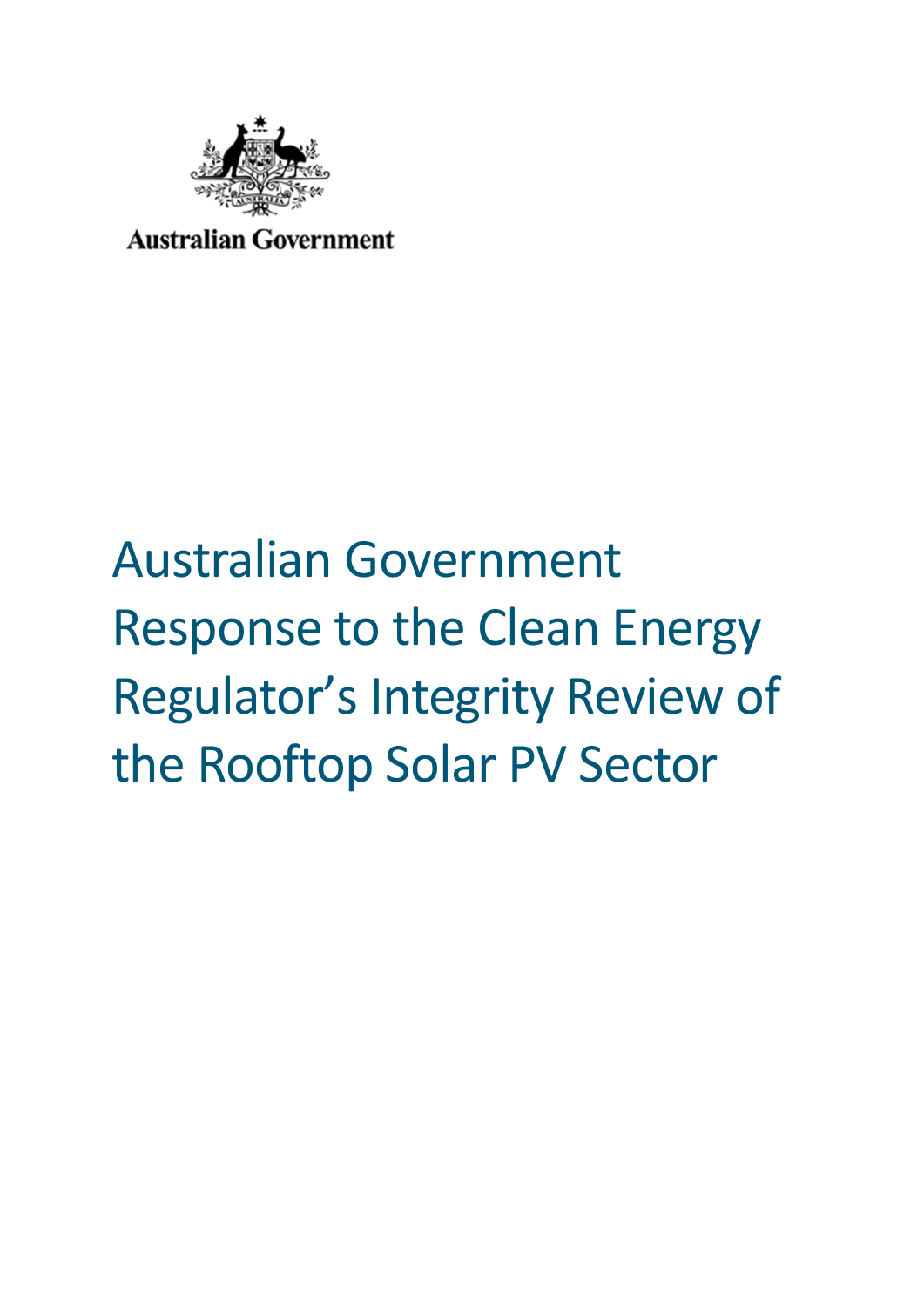## Introduction

In August 2020, I asked the Clean Energy Regulator, with support from the Department of Industry, Science, Energy and Resources to conduct a review into the rooftop solar photovoltaic (PV) sector. This followed a range of reports of consumer issues, defective installations, misuse of accreditation details, safety and quality concerns, and other issues in the sector.

Protecting consumers and the integrity of the rooftop solar system is a top priority as the number of homes and businesses choosing to install solar systems increases. In 2020, Australia strengthened its position as a renewable energy powerhouse, installing a record 7.0 gigawatts (GW) of new renewable capacity. This is 11 per cent higher than the previous record set in 2019 and was driven by a boom in solar installations. Australia is projected to deploy an additional 24 GW of rooftop solar by 2030, tripling the nation's small-scale solar generating capacity over the decade. Already, over one in four Australian homes have solar – the highest uptake of household solar in the world.

As a world leader in renewables, it is important that the Government's Small-scale Renewable Energy Scheme (SRES) upholds the integrity of the rooftop solar PV sector and protects Australians who install solar PV systems. As the cost of the SRES is borne by all electricity users it is also critical to ensure the integrity of the incentive provided under the scheme and that additional renewable generation occurs and delivers emissions reduction.

While acknowledging that many consumers have received good service and value from their purchase of rooftop solar PV systems, the continued strong growth in the sector could bring many new electricians and businesses into the industry. This could include potentially a large number of inexperienced workers. The Government aims to ensure such growth does not attract lower quality suppliers or unscrupulous operators, and that these types of issues are eliminated or minimised.

The SRES operates until 2030 and is expected to continue to have broad capture of rooftop solar installations in coming years. It already plays a valuable role in promoting higher standards of quality and safety in the rooftop solar PV sector, and the recommended enhancements to the scheme will provide further benefits. However, it is also essential that state and territory governments ensure that their regulatory frameworks for electrical installations adequately cover rooftop solar PV installations, particularly as the SRES phases out towards 2030.

The Government welcomes the final report of the Clean Energy Regulator's Integrity Review of the Rooftop Solar PV Sector. The report outlines recommended changes to the SRES regulatory framework that will promote greater integrity and improved consumer outcomes in the rooftop solar PV sector.

The Clean Energy Regulator makes 13 recommendations, informed by targeted engagement with key stakeholders. The recommendations cover three broad themes:

- 1. Tightening SRES eligibility requirements for installers;
- 2. Tightening SRES eligibility requirements for solar panels and inverters; and
- 3. Promoting better consumer outcomes, including by placing obligations on solar retailers under the SRES.

The Government agrees to 12 of the 13 recommendations, and notes one recommendation as work is already underway. The response to individual recommendations is set out below. The Government will consult on corresponding regulatory changes to the SRES framework in the second half of 2021. This feedback will assist in making a final decision on the detail and implementation of the changes.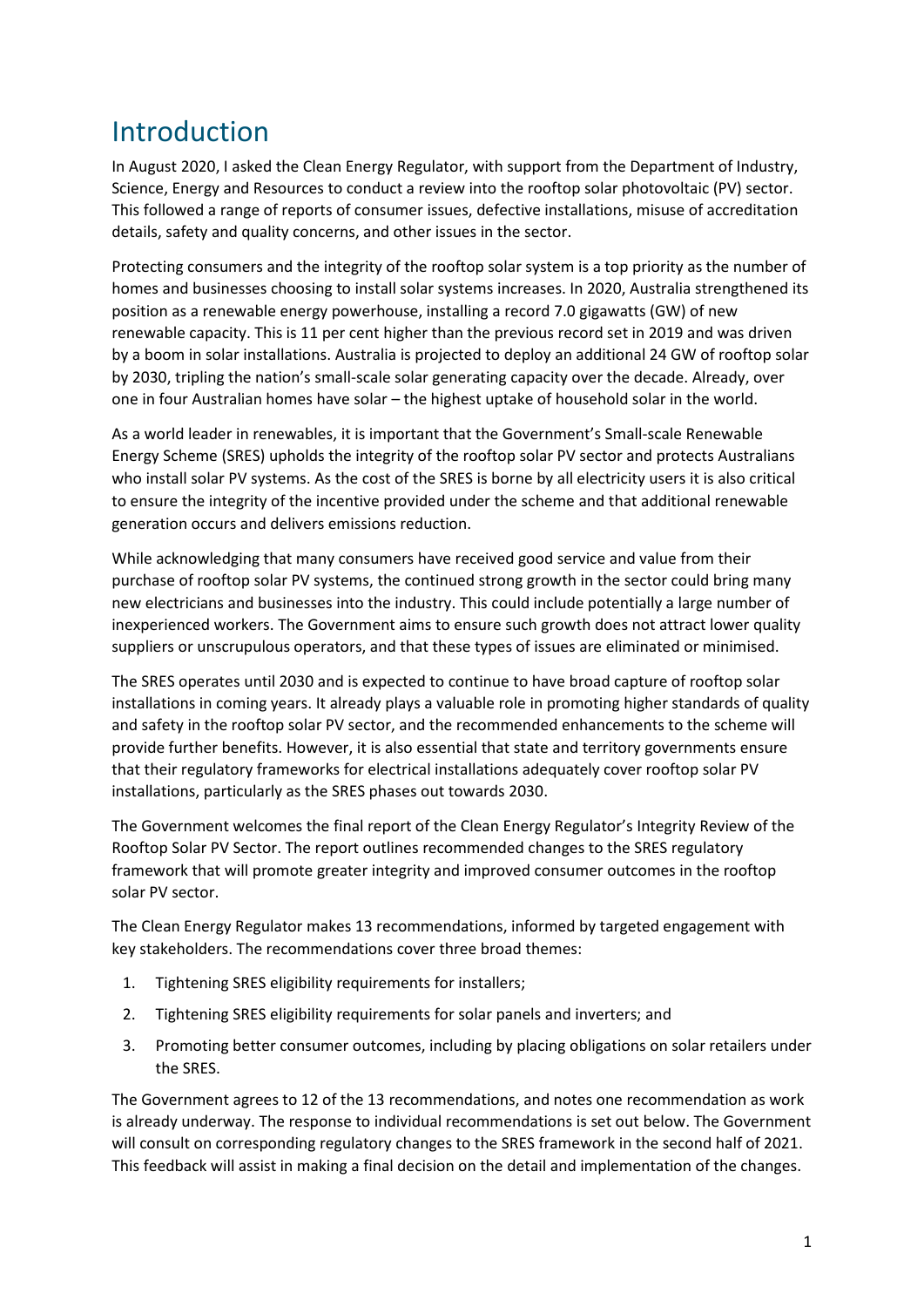The enhanced regulatory arrangements recommended through the Review will help ensure that rooftop solar PV systems installed under the SRES are consistent with the value of the incentive paid under the scheme and with consumers' expectations. The recommended reforms will also ensure that any solar installers, retailers and manufacturers who are found to be doing the wrong thing can be held to account.

To ensure the Government and the Clean Energy Regulator are able to effectively implement these recommendations, \$19.2 million has been allocated in the 2021-22 Budget. This new funding will be used to:

- support the Clean Energy Regulator to take on new functions and increased compliance monitoring and enforcement activities;
- enhance the functionality of the Clean Energy Regulator's business systems to support greater use of technology solutions that will reduce regulatory burden for industry while improving compliance; and
- develop an online tool that will empower consumers with more information to help households and businesses find the solar PV system that is right for them and to avoid dishonest operators.

It is essential that the Government takes the appropriate action needed to protect Australian households and businesses and to ensure that the SRES framework's integrity is upheld. These actions will allow Australia to continue to be a world leader in the renewables sector well into the future.

Angres Taylor

The Hon Angus Taylor MP **Minister for Energy and Emissions Reduction**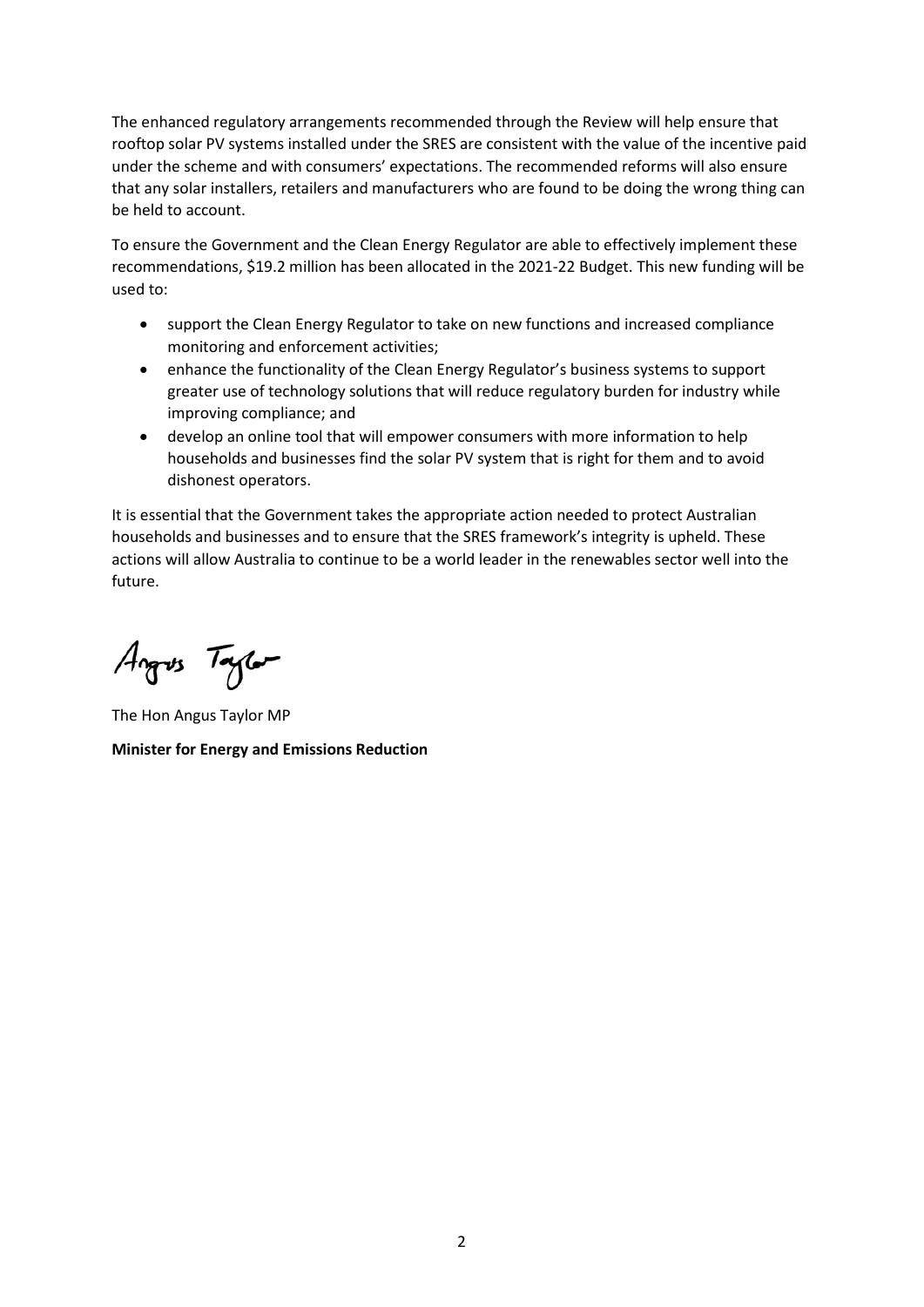| <b>Review recommendation</b>                                                                                                                                                                                                                                                                                                                                                                                                                                                                                                                                                                    | Ref.  | <b>Government response</b>                                                                                                                                                                                                                                                                                                                                                              |
|-------------------------------------------------------------------------------------------------------------------------------------------------------------------------------------------------------------------------------------------------------------------------------------------------------------------------------------------------------------------------------------------------------------------------------------------------------------------------------------------------------------------------------------------------------------------------------------------------|-------|-----------------------------------------------------------------------------------------------------------------------------------------------------------------------------------------------------------------------------------------------------------------------------------------------------------------------------------------------------------------------------------------|
| The Clean Energy Regulator is given responsibility for setting the rules and framework for<br>an installer accreditation scheme.                                                                                                                                                                                                                                                                                                                                                                                                                                                                | $A-1$ | Agreed                                                                                                                                                                                                                                                                                                                                                                                  |
|                                                                                                                                                                                                                                                                                                                                                                                                                                                                                                                                                                                                 |       | The Government agrees that the Clean Energy Regulator should have a direct role<br>under the regulations in setting requirements for installer accreditation to underpin<br>eligibility to create certificates under the Small-scale Renewable Energy Scheme.                                                                                                                           |
|                                                                                                                                                                                                                                                                                                                                                                                                                                                                                                                                                                                                 |       | This will provide greater assurance to consumers that solar installers operating under<br>the scheme are appropriately trained and competent, and understand their obligations<br>under the scheme. It will also ensure that technical eligibility requirements reflect<br>learnings from the Clean Energy Regulator's inspection program and changes in<br>installation best practice. |
|                                                                                                                                                                                                                                                                                                                                                                                                                                                                                                                                                                                                 |       | The Government will undertake further work to develop the necessary regulatory<br>amendments to implement this recommendation.                                                                                                                                                                                                                                                          |
|                                                                                                                                                                                                                                                                                                                                                                                                                                                                                                                                                                                                 |       | It is intended that the Clean Energy Regulator would consult with relevant state and<br>territory bodies and industry groups in developing installer accreditation requirements<br>under the new regulations.                                                                                                                                                                           |
| The Clean Energy Regulator is given the power to approve eligible installer accreditation<br>schemes. This approval should allow for one or more bodies to be selected to administer<br>these from a competitive process conducted by the Clean Energy Regulator.<br>To remain eligible, the accreditation body (or bodies) will be accountable to the Clean<br>Energy Regulator for service and quality standards, fees charged and public reporting. The<br>Clean Energy Regulator may remove an accreditation scheme or body where the relevant<br>service or quality standards are not met. | $A-2$ | Agreed                                                                                                                                                                                                                                                                                                                                                                                  |
|                                                                                                                                                                                                                                                                                                                                                                                                                                                                                                                                                                                                 |       | The Government agrees that the Clean Energy Regulator should have the power to<br>approve installer accreditation schemes that underpin eligibility to create certificates<br>under the Small-scale Renewable Energy Scheme. This should help ensure the<br>relevance, quality and value of installer accreditation processes, with flow-on benefits<br>to consumers.                   |
|                                                                                                                                                                                                                                                                                                                                                                                                                                                                                                                                                                                                 |       | The Government will undertake further work to develop the necessary regulatory<br>amendments to implement this recommendation.                                                                                                                                                                                                                                                          |
|                                                                                                                                                                                                                                                                                                                                                                                                                                                                                                                                                                                                 |       | If the approach taken is to allow multiple accreditation schemes or bodies, the<br>Government will seek to ensure that this would not result in a loss of quality or create<br>inefficiencies for other stakeholders (e.g. registered agents, consumers). Stakeholders<br>will be consulted with through the regulatory amendment process.                                              |
|                                                                                                                                                                                                                                                                                                                                                                                                                                                                                                                                                                                                 |       | The Government will also ensure that transitional mechanisms for accredited installers<br>are provided in relation to the eligible installer accreditation scheme/s, and that<br>appropriate review rights are included in the regulatory arrangements.                                                                                                                                 |
| The compulsory written statements under Regulation 20AC, required from the accredited                                                                                                                                                                                                                                                                                                                                                                                                                                                                                                           | $A-3$ | Agreed                                                                                                                                                                                                                                                                                                                                                                                  |
| installer, should be simplified to state that:<br>the certificate of electrical safety has been issued under state or territory laws,<br>and                                                                                                                                                                                                                                                                                                                                                                                                                                                    |       | The Government supports the simplification of the installer statement requirements to<br>focus on the most critical matters for solar PV installations.                                                                                                                                                                                                                                 |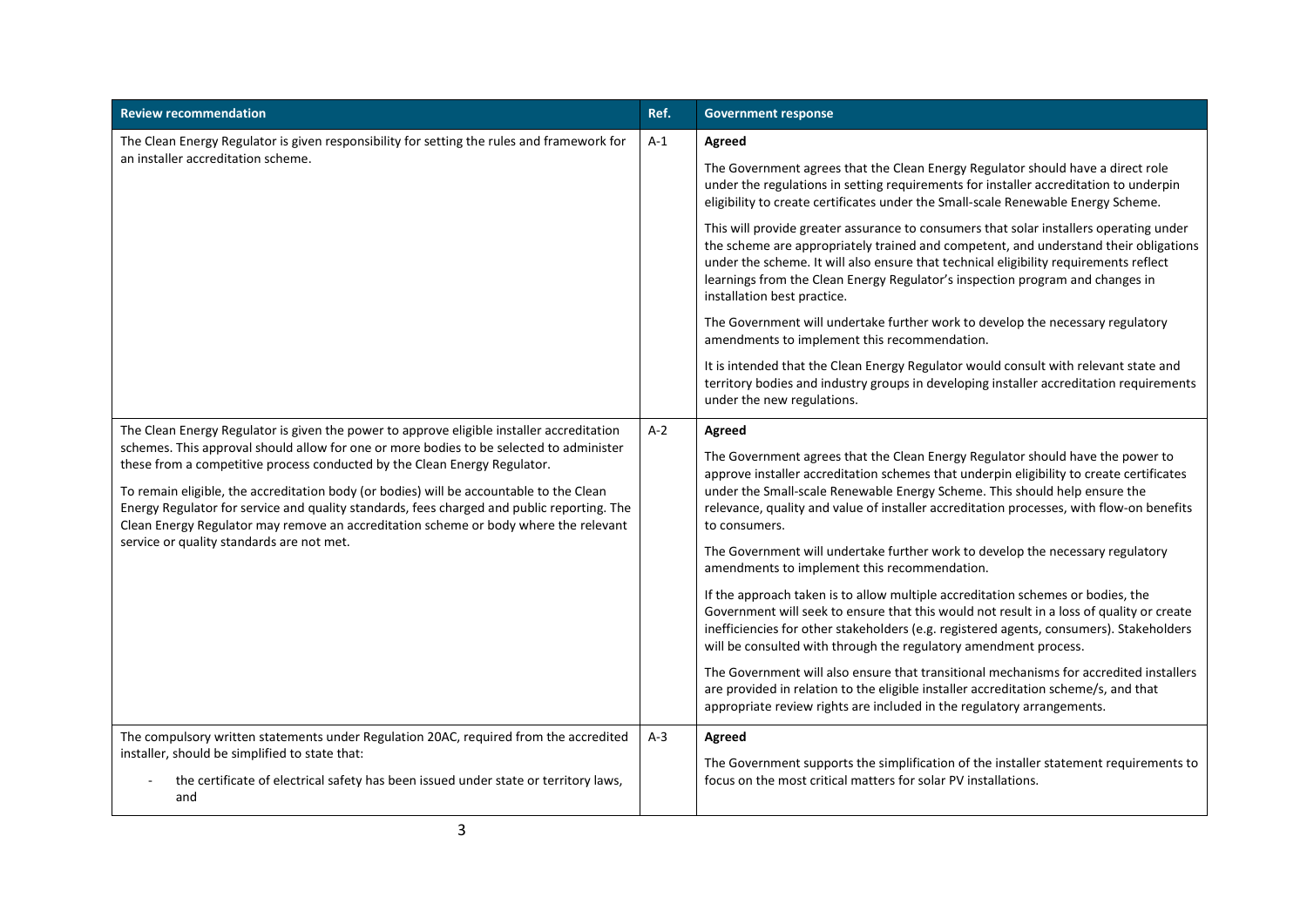| <b>Review recommendation</b>                                                                                                                                                                                                                                                                                                                                                                                          | Ref.    | <b>Government response</b>                                                                                                                                                                                                                                                                                                                                                                                                                                                                                                                                 |
|-----------------------------------------------------------------------------------------------------------------------------------------------------------------------------------------------------------------------------------------------------------------------------------------------------------------------------------------------------------------------------------------------------------------------|---------|------------------------------------------------------------------------------------------------------------------------------------------------------------------------------------------------------------------------------------------------------------------------------------------------------------------------------------------------------------------------------------------------------------------------------------------------------------------------------------------------------------------------------------------------------------|
| the accredited installer was on site as required to install or supervise the<br>installation, and<br>the installation was carried out in accordance with state or territory laws, and<br>the system was installed in accordance with the design and will perform<br>(generate) consistent with the quote provided or contract entered by the<br>person who sold the system, and<br>the statement is true and correct. |         | The proposed changes will provide greater clarity to installers on the eligibility<br>requirements and their obligations under the Small-scale Renewable Energy Scheme.<br>This should help prevent non-compliance as well as allow for more effective<br>enforcement against those who make false statements.<br>The Government will undertake further work to develop the necessary regulatory<br>amendments to implement this recommendation.                                                                                                           |
| The Clean Energy Regulator require additional training for accredited installers on their                                                                                                                                                                                                                                                                                                                             | $A - 4$ | Agreed                                                                                                                                                                                                                                                                                                                                                                                                                                                                                                                                                     |
| legal obligations in making a written statement of eligibility for STCs.                                                                                                                                                                                                                                                                                                                                              |         | The Government agrees that additional training for installers on their legal obligations<br>under the Small-scale Renewable Energy Scheme should help improve compliance.<br>This training could be implemented as part of the training component of the installer<br>accreditation process or could be run directly by the Clean Energy Regulator, similar to<br>its existing 'SRES Smart' training for registered agents.<br>The Government will undertake further work to develop the necessary regulatory                                              |
|                                                                                                                                                                                                                                                                                                                                                                                                                       |         | amendments to implement this recommendation.                                                                                                                                                                                                                                                                                                                                                                                                                                                                                                               |
| The Australian Government consider mechanisms to augment the Regulator's powers to<br>take administrative and compliance action against accredited installers who make false<br>written statements, including to suspend or cancel their accreditation.                                                                                                                                                               | $A-5$   | Agreed                                                                                                                                                                                                                                                                                                                                                                                                                                                                                                                                                     |
|                                                                                                                                                                                                                                                                                                                                                                                                                       |         | The Government recognises there may be a need for additional regulatory<br>mechanisms to ensure the Clean Energy Regulator's compliance powers in relation to<br>written statements are effective and efficient. This will ensure that installers who are<br>found to be doing the wrong thing can be held to account and cannot continue to<br>install eligible systems under the Small-scale Renewable Energy Scheme.                                                                                                                                    |
|                                                                                                                                                                                                                                                                                                                                                                                                                       |         | These actions will result in strengthened protections for consumers by ensuring<br>appropriate action is taken against installers who do not operate appropriately.                                                                                                                                                                                                                                                                                                                                                                                        |
|                                                                                                                                                                                                                                                                                                                                                                                                                       |         | The Government will consider regulatory options to implement this recommendation.                                                                                                                                                                                                                                                                                                                                                                                                                                                                          |
| Options be explored, including legislation and technology, to require an accredited<br>installer to prove they were onsite during the installation of the rooftop solar PV system.                                                                                                                                                                                                                                    | $A-6$   | Agreed<br>The Government supports the Clean Energy Regulator exploring the use of innovative<br>practices, such as technology solutions, that can reduce regulatory burden for industry<br>while supporting compliance.<br>The onsite presence of an accredited installer during the installation of the rooftop PV<br>system is essential to consumer confidence and to ensure that systems are installed<br>safely. It will ensure consumers actually receive the benefit of the safeguard the<br>installer accreditation scheme is intended to provide. |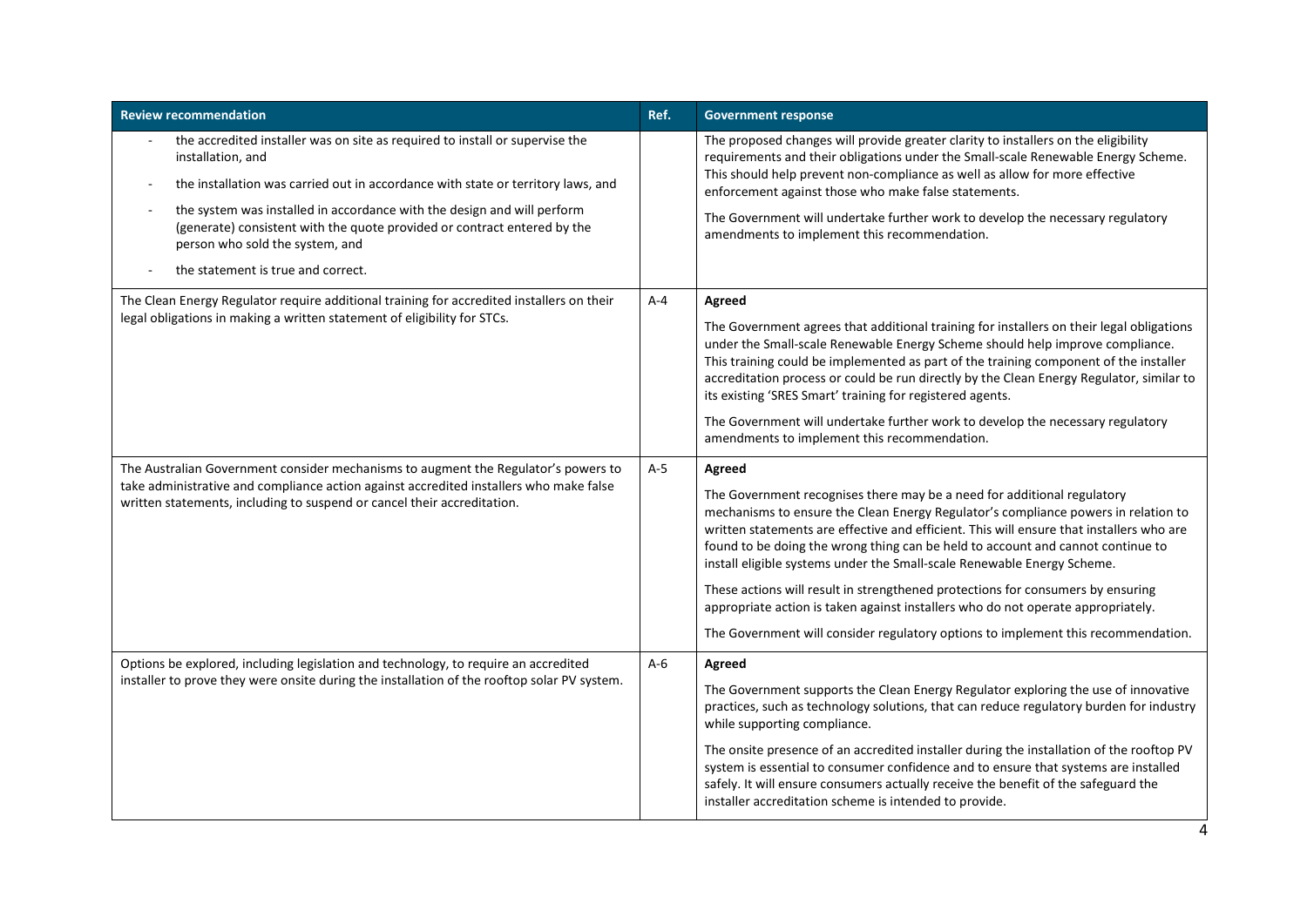| <b>Review recommendation</b>                                                                                                                                                                                                                                                                                                                                                                                    | Ref.  | <b>Government response</b>                                                                                                                                                                                                                                                                                                                                                                                                                                                                                                                                                                                                                           |
|-----------------------------------------------------------------------------------------------------------------------------------------------------------------------------------------------------------------------------------------------------------------------------------------------------------------------------------------------------------------------------------------------------------------|-------|------------------------------------------------------------------------------------------------------------------------------------------------------------------------------------------------------------------------------------------------------------------------------------------------------------------------------------------------------------------------------------------------------------------------------------------------------------------------------------------------------------------------------------------------------------------------------------------------------------------------------------------------------|
|                                                                                                                                                                                                                                                                                                                                                                                                                 |       | The Government will consider if additional regulation is needed to ensure accredited<br>installers are satisfying the onsite requirement.                                                                                                                                                                                                                                                                                                                                                                                                                                                                                                            |
| The Clean Energy Regulator is given responsibility for setting the rules for listing key solar<br>PV components (solar panels and inverters) as eligible for Commonwealth entitlements in<br>the form of STCs.                                                                                                                                                                                                  | $B-1$ | Agreed                                                                                                                                                                                                                                                                                                                                                                                                                                                                                                                                                                                                                                               |
|                                                                                                                                                                                                                                                                                                                                                                                                                 |       | The Government agrees that the Clean Energy Regulator should have a direct role<br>under the regulations in setting the requirements for solar PV components that are<br>eligible for certificates to be created under the Small-scale Renewable Energy Scheme.<br>This will ensure there is an appropriate framework for determining and listing only<br>those solar panels and inverters that meet required standards under the scheme,<br>including testing and compliance arrangements. This measure will provide better<br>protections for consumers in ensuring that they get what they pay for and that<br>systems are eligible for the SRES. |
|                                                                                                                                                                                                                                                                                                                                                                                                                 |       | The Government will undertake further work to develop the necessary regulatory<br>amendments to implement this recommendation.                                                                                                                                                                                                                                                                                                                                                                                                                                                                                                                       |
|                                                                                                                                                                                                                                                                                                                                                                                                                 |       | It is intended that the Clean Energy Regulator would consult with relevant state and<br>territory bodies and industry groups in developing component listing requirements<br>under the new regulations.                                                                                                                                                                                                                                                                                                                                                                                                                                              |
| If R. B-1 is accepted, the Clean Energy Regulator should modernise and streamline the<br>component listing process through the use of assurance declarations by manufacturers,<br>audit arrangements and increased component testing.<br>The Clean Energy Regulator may seek third party providers to assist with listing,<br>compliance, audit and sampling as it does in its administration of other schemes. | $B-2$ | Agreed                                                                                                                                                                                                                                                                                                                                                                                                                                                                                                                                                                                                                                               |
|                                                                                                                                                                                                                                                                                                                                                                                                                 |       | The Government supports the objective to increase the accountability of solar PV<br>component manufacturers in the regulatory framework of the Small-scale Renewable<br>Energy Scheme. This should provide greater surety that consumers installing solar<br>panels and inverters under the scheme are receiving quality products that meet<br>required standards.                                                                                                                                                                                                                                                                                   |
|                                                                                                                                                                                                                                                                                                                                                                                                                 |       | At the same time, the Government supports streamlining processes and reducing<br>regulatory burden for businesses wherever possible.                                                                                                                                                                                                                                                                                                                                                                                                                                                                                                                 |
|                                                                                                                                                                                                                                                                                                                                                                                                                 |       | The Government will undertake further work to develop the necessary regulatory<br>amendments to implement this recommendation.                                                                                                                                                                                                                                                                                                                                                                                                                                                                                                                       |
| That eligibility to create STCs be dependent on manufacturers providing eligible<br>component serial numbers to the Clean Energy Regulator, or a party nominated by the<br>Clean Energy Regulator, electronically.<br>Solar panels will be the focus initially. This would only be extended to inverters if issues<br>are found that warrant this.                                                              | $B-3$ | Agreed                                                                                                                                                                                                                                                                                                                                                                                                                                                                                                                                                                                                                                               |
|                                                                                                                                                                                                                                                                                                                                                                                                                 |       | The Government agrees that provision of serial numbers is critical information for<br>installers, registered agents and the Clean Energy Regulator to accurately determine if                                                                                                                                                                                                                                                                                                                                                                                                                                                                        |
|                                                                                                                                                                                                                                                                                                                                                                                                                 |       | solar panels are eligible components for certificates to be created under the Small-<br>scale Renewable Energy Scheme.                                                                                                                                                                                                                                                                                                                                                                                                                                                                                                                               |
|                                                                                                                                                                                                                                                                                                                                                                                                                 |       | In combination with recommendations B-1 and B-2 this will provide greater assurance<br>to consumers that their solar panels installed under the scheme are genuine products                                                                                                                                                                                                                                                                                                                                                                                                                                                                          |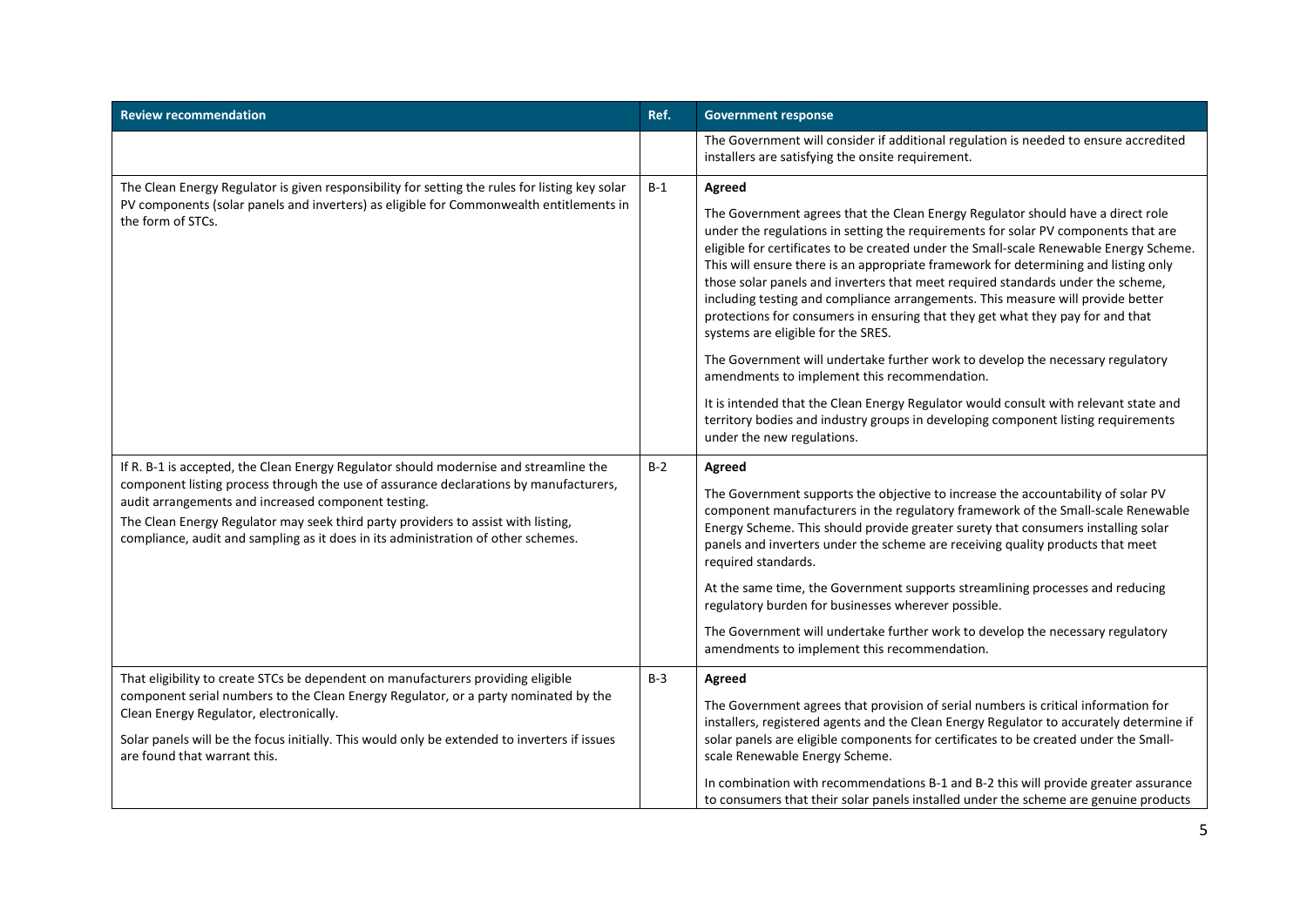| <b>Review recommendation</b>                                                                                                                                                                                                                                                                                                                                                                                                                                                                                                                         | Ref.  | <b>Government response</b>                                                                                                                                                                                                                                                                                                                                                                                                                                                                                                                                                                                                                                                                                                 |
|------------------------------------------------------------------------------------------------------------------------------------------------------------------------------------------------------------------------------------------------------------------------------------------------------------------------------------------------------------------------------------------------------------------------------------------------------------------------------------------------------------------------------------------------------|-------|----------------------------------------------------------------------------------------------------------------------------------------------------------------------------------------------------------------------------------------------------------------------------------------------------------------------------------------------------------------------------------------------------------------------------------------------------------------------------------------------------------------------------------------------------------------------------------------------------------------------------------------------------------------------------------------------------------------------------|
|                                                                                                                                                                                                                                                                                                                                                                                                                                                                                                                                                      |       | that meet Australian Standards and are backed by manufacturer warranties. This will<br>not only improve the integrity of the system, but create an additional safety net to<br>protect consumers.                                                                                                                                                                                                                                                                                                                                                                                                                                                                                                                          |
|                                                                                                                                                                                                                                                                                                                                                                                                                                                                                                                                                      |       | The Government notes that the Clean Energy Regulator has already implemented a<br>voluntary Solar Panel Verification initiative which allows an installer to scan the serial<br>numbers of solar panels to check that they are on the approved components list.                                                                                                                                                                                                                                                                                                                                                                                                                                                            |
|                                                                                                                                                                                                                                                                                                                                                                                                                                                                                                                                                      |       | The Government will undertake further work to develop the necessary regulatory<br>amendments to implement this recommendation.                                                                                                                                                                                                                                                                                                                                                                                                                                                                                                                                                                                             |
| The Australian Government consider mechanisms to allow the Clean Energy Regulator to<br>take administrative and compliance action against solar panel and inverter manufacturers<br>who fail to meet eligibility requirements, including to suspend or cancel their listing(s).                                                                                                                                                                                                                                                                      | $B-4$ | Agreed                                                                                                                                                                                                                                                                                                                                                                                                                                                                                                                                                                                                                                                                                                                     |
|                                                                                                                                                                                                                                                                                                                                                                                                                                                                                                                                                      |       | The Government recognises there may be a need for additional regulatory<br>mechanisms to provide the Clean Energy Regulator with compliance powers in relation<br>to solar panel and inverter manufacturers. Manufacturers that fail to meet eligibility<br>requirement should be held to account for the quality of their products. This change<br>will ensure that substandard products cannot be installed under the Small-scale<br>Renewable Energy Scheme, further protecting households and businesses.                                                                                                                                                                                                              |
|                                                                                                                                                                                                                                                                                                                                                                                                                                                                                                                                                      |       | The Government will consider regulatory options to implement this recommendation<br>in the context of the changes proposed in previous recommendations (B-1 to B-3).                                                                                                                                                                                                                                                                                                                                                                                                                                                                                                                                                       |
| New scheme eligibility requirements be introduced compelling system retailers to make a<br>short-written statement (to accompany the accredited installer's statement) to state:                                                                                                                                                                                                                                                                                                                                                                     | $C-1$ | Agreed                                                                                                                                                                                                                                                                                                                                                                                                                                                                                                                                                                                                                                                                                                                     |
| the system installed will perform to the quote provided to the consumer (bar<br>extenuating circumstances outside the retailer's control), and                                                                                                                                                                                                                                                                                                                                                                                                       |       | The Government supports the objective of increasing the accountability of solar<br>retailers in the regulatory framework of the Small-scale Renewable Energy Scheme.<br>Solar retailers are typically the first point of contact for consumers and are usually<br>responsible for the acquisition of the solar components and for arranging their<br>installation.                                                                                                                                                                                                                                                                                                                                                         |
| that the system is complete, connected and generating.                                                                                                                                                                                                                                                                                                                                                                                                                                                                                               |       |                                                                                                                                                                                                                                                                                                                                                                                                                                                                                                                                                                                                                                                                                                                            |
| the statement is true and correct.                                                                                                                                                                                                                                                                                                                                                                                                                                                                                                                   |       | Requiring solar retailers to make a written statement in respect of the performance<br>and complete installation of a solar PV system under the scheme will provide greater<br>protection to consumers. This will be supported by corresponding compliance powers<br>for the Clean Energy Regulator to ensure that retailers found to be doing the wrong<br>thing can be held to account, and removed from participating in the scheme if<br>required.<br>The Government will undertake further work to develop the necessary regulatory<br>amendments to implement this recommendation. This will include considering if the<br>amendments need to include mechanisms to manage potential conflict of interest<br>issues. |
| The Clean Energy Regulator should be given the power to disqualify retailers, including<br>key management and officers, who make a false written statement from making further<br>statements in the STC creation process. Those retailers, including key management and<br>officers, will not be able to sell solar PV systems eligible for Commonwealth entitlements<br>in the form of STCs. There should be provisions to allow the Clean Energy Regulator to<br>disqualify new retailers created that are linked to other disqualified retailers. |       |                                                                                                                                                                                                                                                                                                                                                                                                                                                                                                                                                                                                                                                                                                                            |
| Where a retailer is also a registered agent for the creation of STCs, or where they are<br>related parties, amendments to regulations should consider mechanisms to ensure any<br>potential conflicts of interest are properly managed.                                                                                                                                                                                                                                                                                                              |       |                                                                                                                                                                                                                                                                                                                                                                                                                                                                                                                                                                                                                                                                                                                            |